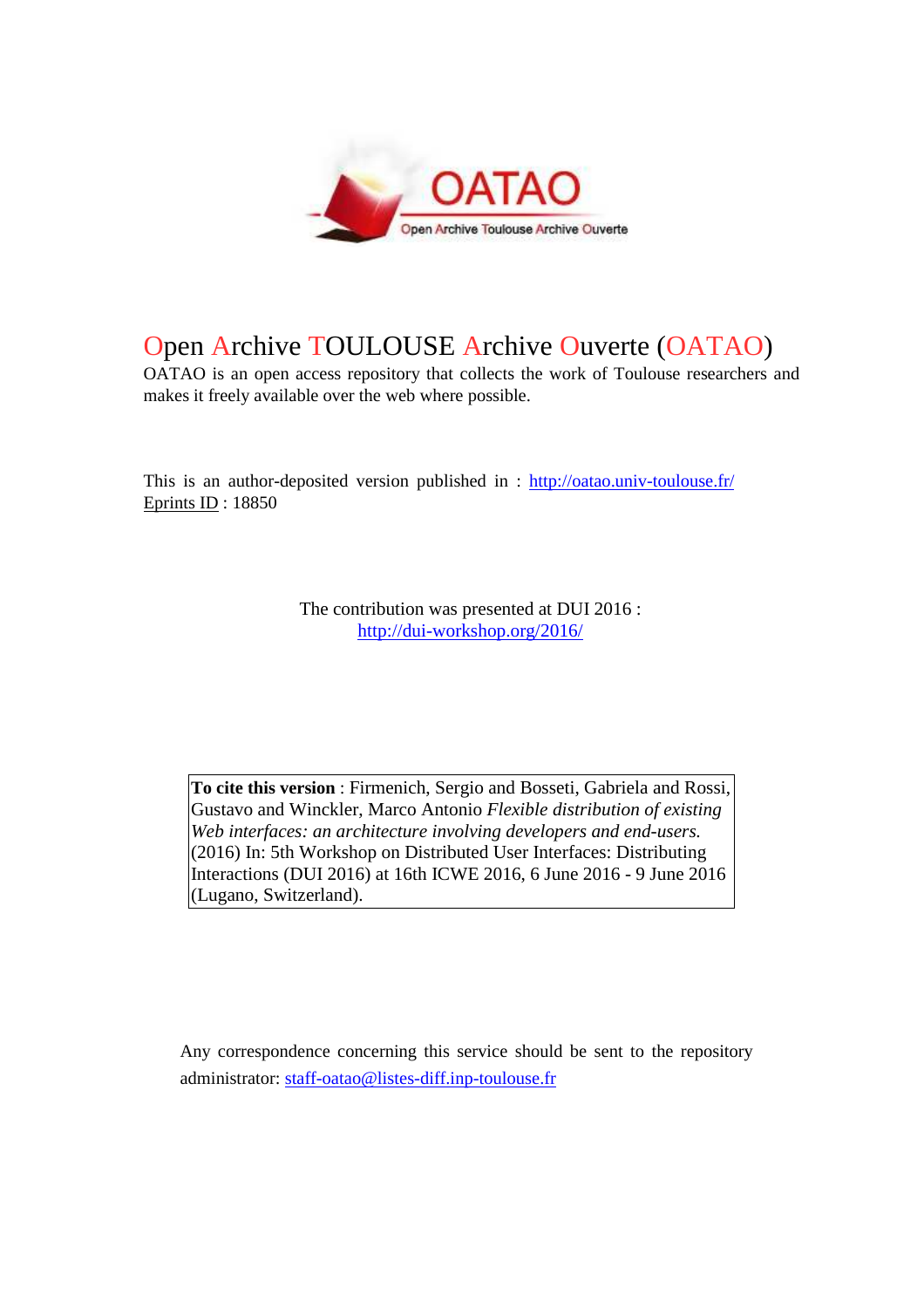# **Flexible Distribution of Existing Web Interfaces: An Architecture Involving Developers and End-Users**

Sergio Firmenich<sup>1( $\boxtimes$ )</sup>, Gabriela Bosetti<sup>1</sup>, Gustavo Rossi<sup>1</sup>, and Marco Winckler<sup>2</sup>

<sup>1</sup> LIFIA, Facultad de Informática, Universidad Nacional de La Plata and CONICET, La Plata, Argentina {sergio.firmenich,gabriela.bosetti,

gustavo}@lifia.info.unlp.edu.ar <sup>2</sup> ICS-IRIT, University of Toulouse 3, Toulouse, France winckler@irit.fr

**Abstract.** This paper presents a novel approach towards the opportunistic and lightweight distribution of existent Web User Interfaces. We describe an architecture that allows end-users to collect UI objects into a distributed UI-Component-oriented PIM, accessible from different user's devices. Once in the PIM, the collected UI components are wrapped with different DUI-based behaviours that may be triggered by the user, as PIM's objects plug-ins. We present an overview of the architecture; some default DUI-based behaviours are introduced and illustrated through examples. Besides, we show how the architecture supports the development of new DUI-based behaviours.

**Keywords:** Client-side adaptation · DUI · End-user development

#### **1 Introduction**

The distribution of user interfaces (DUI) has been a growing trend in the last ten years. Beyond the understanding about how DUI applications can improve user experience [12], several works for engineering DUI Web applications have emerged [10, 13]. Even more, approaches for more specific cross-device interaction support has been defined, such as the use of Kinect [11]. However, it is still hard to find popular Web sites or applications supporting DUI.

When applications do not offer features that users may need, experience has shown that the crowd react trying to satisfy these needs by itself. This is a very common practice in Web Browsing Augmentation, i.e. using tools (deployed such as Web Browser Extensions) to augment Web application capabilities. To cite one example, simple solutions for cross-device interaction such as "Slides – Presentation Remote"<sup>1</sup> has more than sixty thousand users, just offering a remote control for presentations in some well-known Web applications (Google Drive, SlideShare, Prezi, etc.). Examples like this clearly show that while ad-hoc developers may create this kind of experience, there are also users expecting them.

<sup>&</sup>lt;sup>1</sup> https://chrome.google.com/webstore/detail/slides-presentation-remot/mhfdnafbhfglkcjgkgoopjoadaopcomi.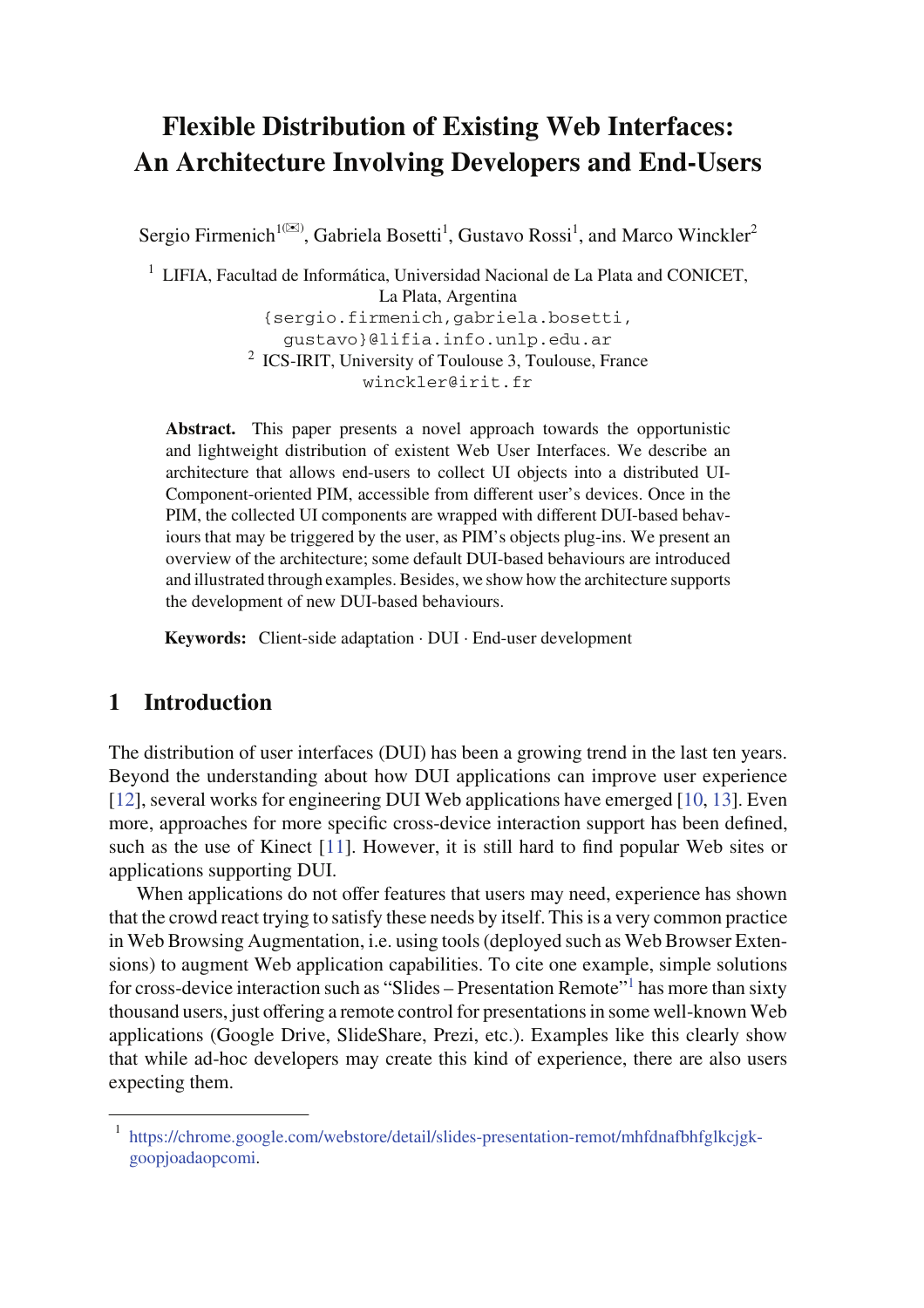We started this work by analyzing how to apply the lessons learned in Web Augmentation [3] into the field of DUI. Web Augmentation comprises those approaches that aim to adapt content and functionality of existing (usually third-party) Web applications, once these are loaded on the client. This technique has been used successfully in different domains, such as mash-ups [17] or end-user driven Web tuning [4]. Web Browser Augmentation is a perfect target for some DUI applications, such as supporting oppor‐ tunistic remote control, layout distribution or UI migration.

In this paper, we propose to involve not only developers but also end users in the process of user interface distribution. The main idea is to provide developers with an easy way to implement DUI layers over existing Web pages, while end users may decide how to apply such layers on their preferred Web sites. This is achieved by managing a UI-Component-oriented PIM, where users may collect the target UI components that then can be manipulated from the applications defined by developers. The paper presents the overall architecture and the supporting tools through some case studies.

The paper is structured as follows. First, we present the related works in Sect. 2. Section 3 introduces our approach and the main components of the underlying architecture. The supporting tools are illustrated via case studies in Sect. 4. Finally, we discuss our contribution in Sect. 5, in conjunction with our future work.

#### **2 Background and Related Works**

Since the early years of Web Augmentation [2] (WA) and Mash-Ups applications [5], several approaches have emerged for adapting or integrating existing Web contents. Diverse communities of users, both developers and amateur end users with technical know-how, set up the basis and contributed in the creation of new repositories of augmentation artefacts, which improved the Web with extra features that original Web applications did not contemplate. Such is the case of Greasyfork, or Mozilla addons. Some End User Development [9] (EUD) works arose later in those fields, to empower users to solve their particular needs by themselves. Concerning DUI in conjunction with the WA and EUD fields, and as pointed out in [14], we can appreciate that it is not easy to provide DUI for existing and third party Web content, although some approaches have tackled isolated specific dimensions, specifically involving end-users. User-Driven DUI was previously defined in [15]; however, although this approach does not consider third-party existing Web sites as potential targets, other approaches do. For instance, [7] lets users to annotate some parts of exiting Web UI in order to migrate components under user demand. The main idea is to allow users to access a Web application from a desktop environment, and then to continue the interaction with it from a mobile device, migrating those annotated portions of the UI. Other similar approaches using proxies are Proxy‐ work [16] and WebSplitter [8]. And there are also approaches addressing flexible interface migration [1].

In this paper, we present an architecture to apply DUI layers over existing Web content. But in contrast with the existing works, we do not provide an end-user tool for performing specific DUI applications, but an architecture to enable developers from Web Augmentation communities to easily define new kind of DUI applications, by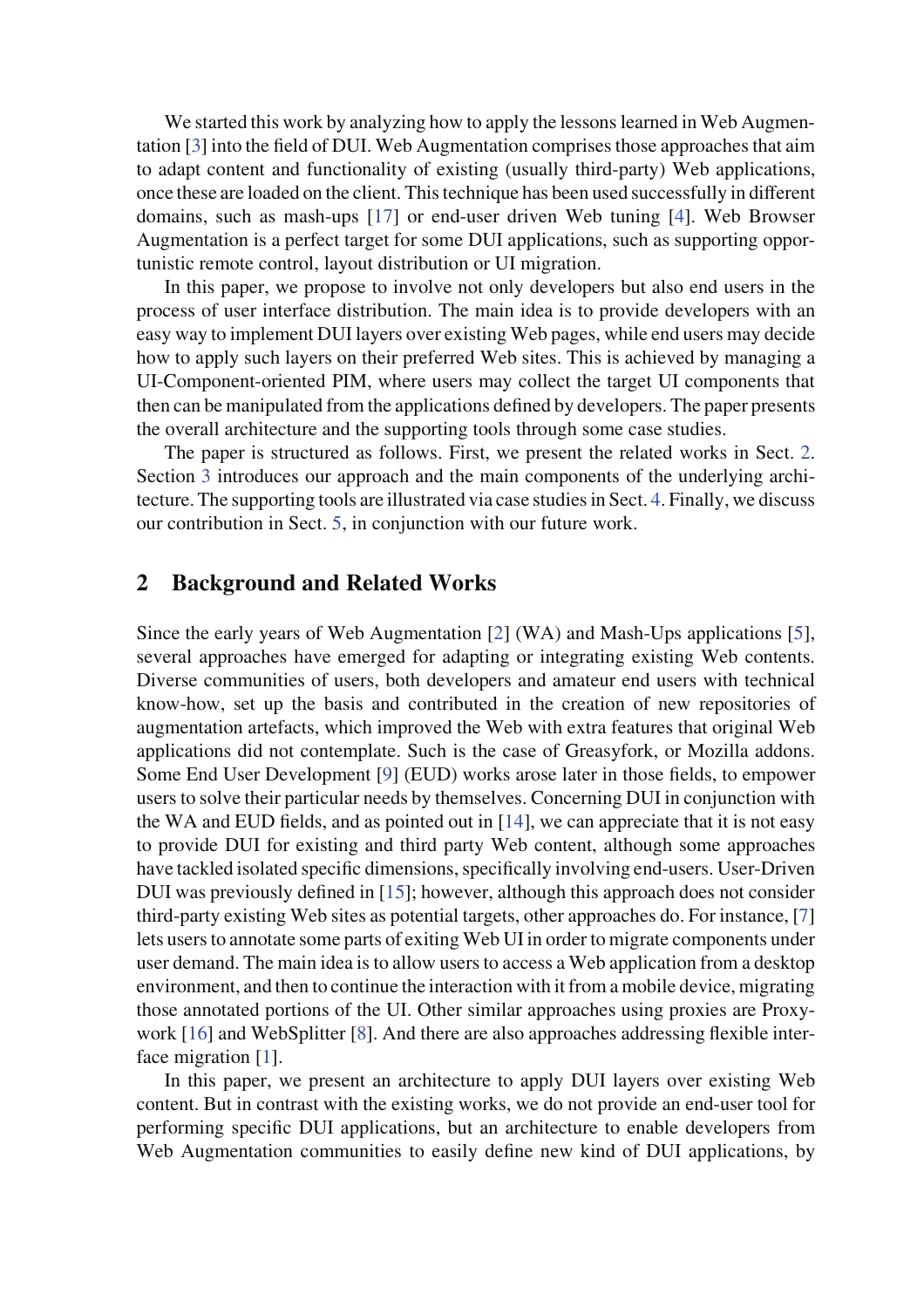taking advantage of the underlying distributed UI-Component-oriented PIM. However, since we share the philosophy behind empowering end-users with specific tools, our approach lets them to instantiate a DUI application in their preferred Web sites.

Our approach may support several kinds of DUI dimensions, such as light interface migration, remote control, distributed layout, etc. We have designed a client-site visual tool that lets users to specify how to distribute the UI of any existing Web site.

## **3 Distributing Web UI Objects**

The main idea behind our approach is to provide end users with a specialized PIM with extra WA and DUI capabilities. Instead of collecting and structuring personal data such as traditional PIMs, we propose a UI-component-oriented PIM. This allows users to collect arbitrary DOM elements from existing Web sites. A DOM element represents a particular component of the user interface. These UI components are collected into the PIM and materialized as UIObjects. Our approach rests on the idea that a UIObject may be used by the end-user for triggering different behaviours supporting DUI. We call this kind of actions DUI behaviour. For instance, the user may activate the DUI behaviour "Close on other devices…" for a UIObject. This action would hide that UIObject in any other device registered in the platform by the user, and it would be functional only in the current device. Furthermore, although users may use some predefined "DUI behaviours", developers may create new ones. We call them behaviours because these are performed individually for a UIObjects; however, if several UIObjects are collected for a specific Web site, and different behaviours are executed with each of them, then a more complex DUI experience (involving combinations of objects) could be defined. In this way, at the end, the addition of several DUI behaviours may abstract a specific kind of distributed use of a Web site. For instance, a simple distributed layout could be supported if, after collecting several UIObjects, the user executes the "Close on other views…" behaviour for different UIObjects running in different devices/monitors. Meanwhile, other combined use of these behaviours may be oriented to control the UI displayed on a desktop computer from a mobile device. Since it is not our purpose to foreseen every possible DUI behaviour we propose instead a flexible architecture based on this UIobject PIM. The architecture was designed with two premises in mind: (1) users should be able to collect UIObjects into the PIM and use a specific DUI behaviour with them, and (2) developers should be able to create new kinds of DUI behaviours that may be added to the collected UIObjects. If the user does not select a behaviour, this is set by default according to the type of DOM element that was collected.

The overall idea is that by triggering some behaviour, the user is enriching an existing Web site with DUI features. In order to do that, users are allowed to annotate some existing DOM elements as UIObjects, that will be collected into the PIM and then, presented in another view. In this section, we introduce the components and concepts of the approach and some aspects about the architecture. Then we show how end-users may create and use UIObjects.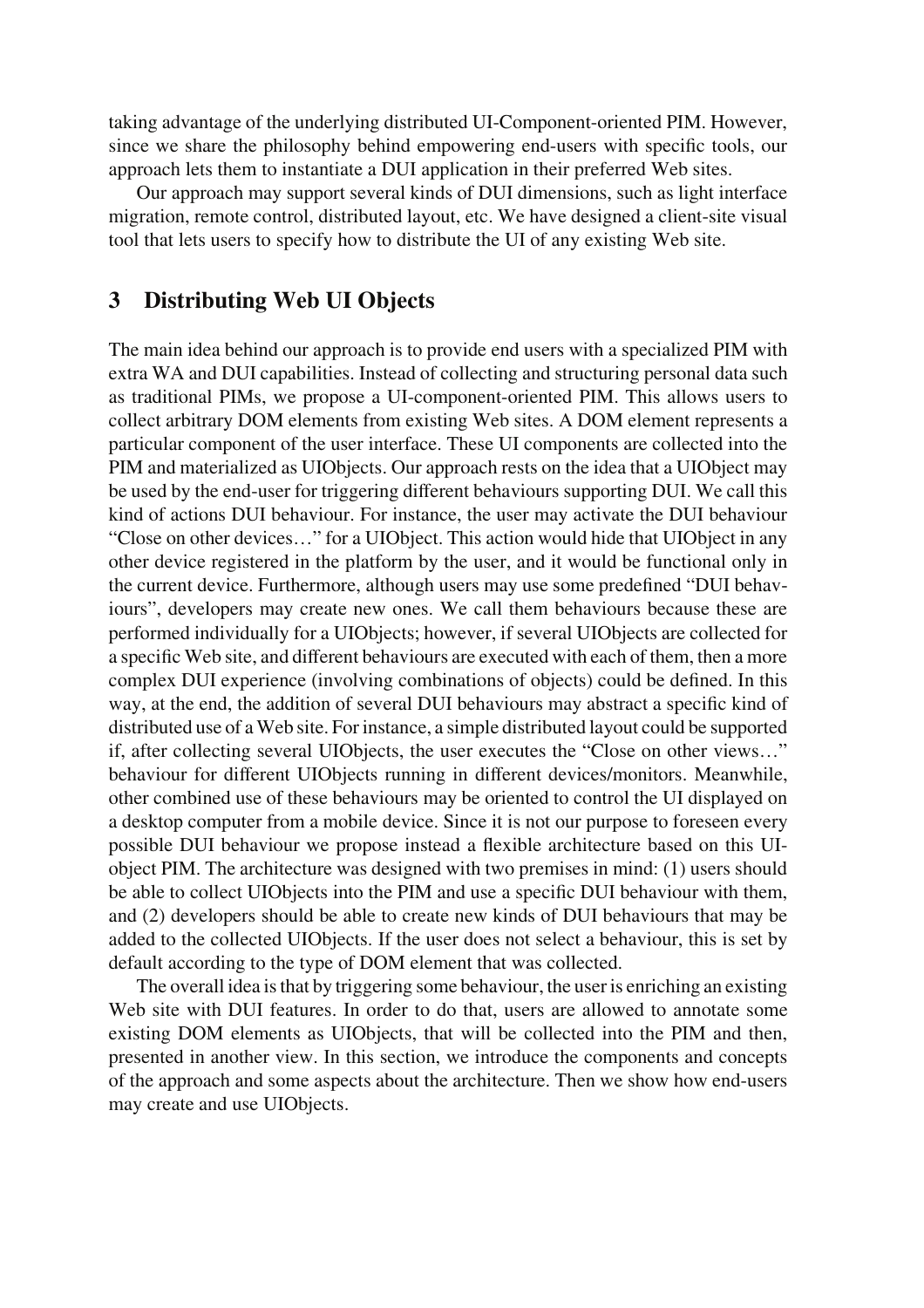#### **3.1 Underlying Architecture**

As shown in Fig. 1, our approach mostly works at client-side. The UIObject-PIM is a Web Browser extension that, once installed in different devices, it allows users to share a unique space of information among them. In order to maintain the UIObjects synchron‐ ized, we provide a synchronization server (accessible from our Web Browser extension) that allows an instance (UIObject) of a particular UI component to be synchronized, by acting as a mediator among all the contexts where such instance is running. The approach is no constrained to a centralized server, the browser extension may be configured to work with any specific deployment of that server.



**Fig. 1.** Architecture schema of the UIObject-PIM platform

In this paper, we focus on the client-side features of this architecture, in which we can find three main artefacts:

- UI Component: in this way, we refer to the native UI components or widgets that compose a particular Web site. For instance, a UI Component could be a form, a video, a part of the DOM tree, etc. The main idea is that end-users may select under demand those UI Components of their interest. Through this selection, a UIObject is generated from a UI Component.
- UI Objects: these are representations of UI Components enriched with some behaviour that they do not have associated by default (in the original Web page). These UI Objects live in the UIObject-PIM.
- UI-Component-oriented PIM: this is a PIM oriented to maintain references to those UIObjects created by end users. This PIM requires authentication, so the user may collect and retrieve his preferred UIObjects from any of his devices. The UIObjects collected into the PIM are not just façades of UI Components, but managers of UIComponents with specific DUI-based behaviour added to its corresponding UIOb‐ ject. This behaviour is materialized as operations that are executed for a particular UIObject, and it is executable directly by the user. For instance, if the user wants to render a UI Component only in one of his devices, then he must run the "Show only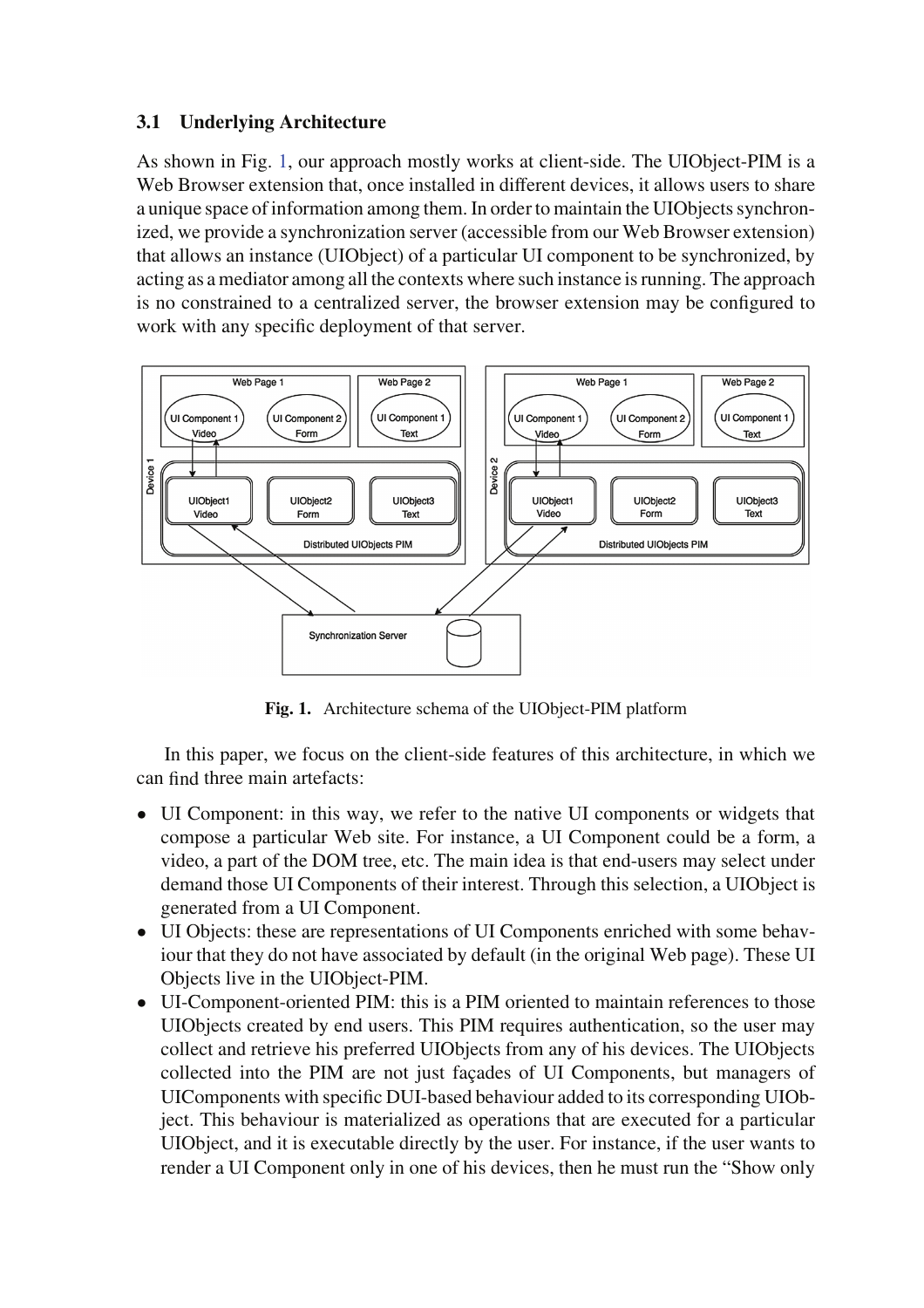in…" operation, that will ask the user which is the target device and then it will carry on the desired UI effect.

In this way, the PIM maintain the current state of the DUI model based on the operations (DUI-based behaviour) that were executed for the collected objects. In this way, the UI Component is like a view (in the same way as in the MVC pattern).

#### **3.2 UIObjets and DUI-Based Behaviours in Detail**

UIObjects are JavaScript objects abstracting UIComponents. During the abstraction process, the user may choose a target UIComponent. Figure 2 shows in (1), a user enabling the DOM selection and, in (2), a DOM element being highlighted for selection, with a proper context menu enabling the harvesting. Once selected, he can configure some of its aspects. For instance, give it a name and associate it some properties, as shown in (3). One of the most relevant properties is the UIComponentStereotype. This property allows users to choose among different kinds of UI widgets, such as images, text, forms, videos, etc. Once defined, all the UIObjects are available in the PIM, as the one in (4), so the user can interact with the offered behaviour.



**Fig. 2.** Defining a UIObject

When a UIObject is collected into the PIM, the matching DUI-based behaviours (those preferred by the user) are attached to it under the basis of the decorator pattern [6]. There are two kinds of DUI-based behaviours. First, we can have stereotypeagnostic behaviours that may be attached to every UIObject since their goals are compatible with all kind of UIComponents. For instance, showing a particular UIObject only in a particular device. On the other hand, stereotype-specific behaviours are attached only to those UIObject that were collected as a specific UI stereotype, such as a YouTube Video. In this case, more specific operations such as *"Play video on…"* can be defined.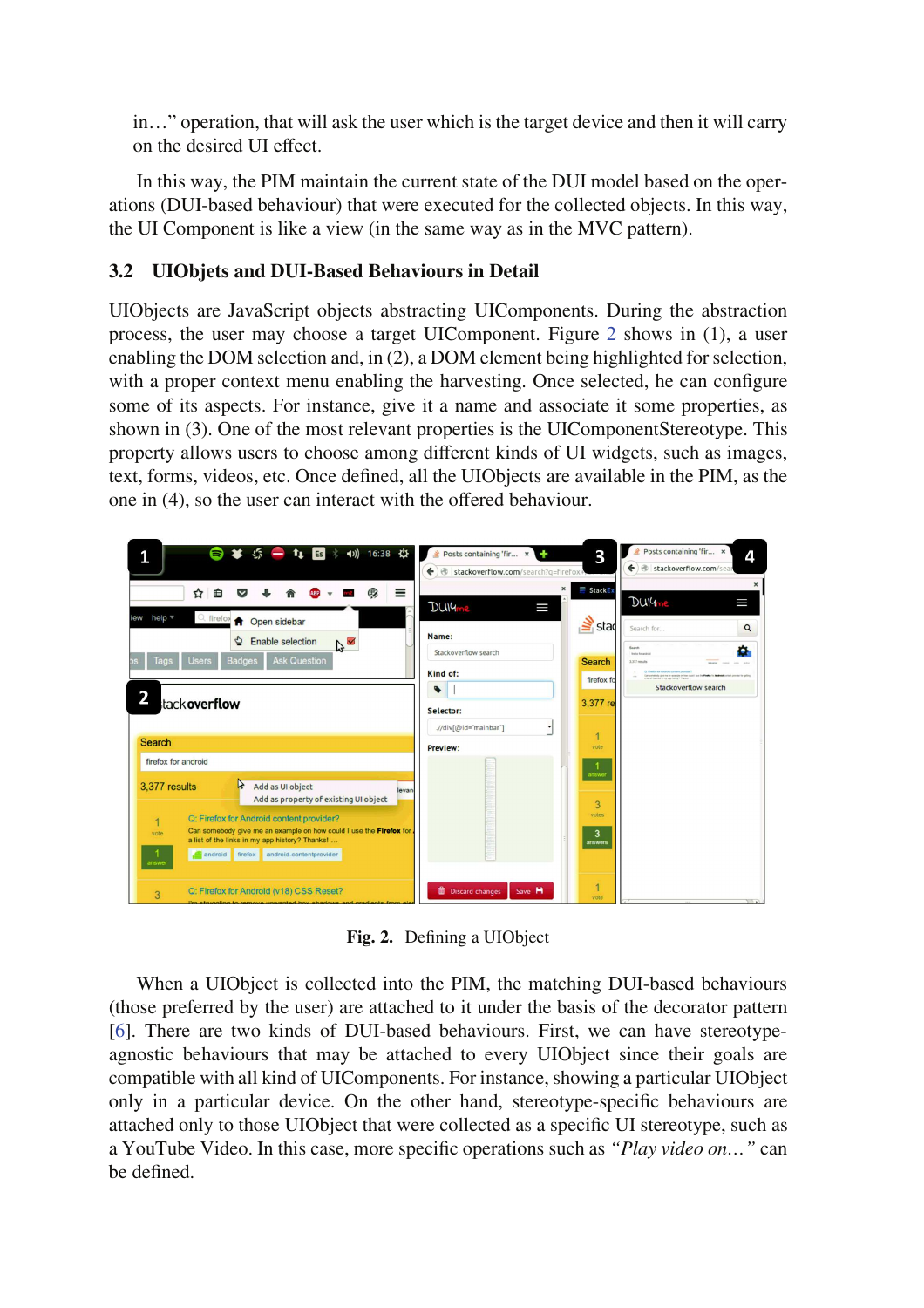It is worth mentioning that the set of decorators applied to the UIObject can be configured by the end-user, by clicking the gear icon shown in Fig. 1; after doing this a context menu opens and the user has to select «manage» and finally «applied behaviour». The list of decorators is presented, and a series of parameters can be set.

Although we provide some basic behaviours, new ones may be defined by devel‐ opers. To develop a new behaviour requires programming with client-side Web technol‐ ogies (HTML, JavaScript, CSS), specially using a JavaScript API that allow developers to access, manage and add behaviour to UIObjects collected into PIM, considering that the communication mechanism among devices is solved transparently.

New behaviours may address new kind of DUI applications (for instance a particular kind of distributed layout), but may also perform specific operations wrapped in messages that the objects into the PIM may respond to. For instance, a developer may define a new behaviour for controlling a YouTube player by defining messages such as «*stop*» and «*play*». Then, if a user collects this object into the PIM and apply the deco‐ rator, then these messages could be sent from any device transparently. In these cases, developers are benefited with the underlying synchronization mechanism among PIMs state from different devices.

#### **4 Case Study and Prototype**

Although the approach lets developers to create new DUI behaviours, we have defined some predefined ones. So far we have identified: (1) opportunistic and volatile interface migration, (2) multi-monitor layout, (3) distributed layout, (4) messaged-based remote control, (5) navigation control and (6) remote UI Effect. For the sake of space, we are covering just one of them, in order to depict the feasibility of the approach.

At the time of this publication, we have partially implemented two prototype clientside tools supporting the approach. The first one is a Firefox 44 extension for desktop edition, the second one is a Firefox for Android extension, for version 42.0a1. At serverside, we implemented a minimal functionality to synchronize changes of the UIObjects both tools manage.

Consider a scenario where Máximo is living abroad for some months and he wants to write about every detail of his experiences in his blog. There are moments when he can write an entire entry from his computer, but he must migrate the task to his phone often, because his job requires constant mobility. His mother tongue is Spanish, but he is writing the blog in English. Sometimes, he have some doubts about language expres‐ sions, so he checks it out in linguee.com. It is desirable for him to have a mean for distributing some elements of the Linguee and Blogger Web sites.

Figure 3 shows our tool sidebar, with some UIObjects created from both sites; a search box and a results box from Linguee, and then a Blogger's entry main options, and a text area. So, when Máximo has to leave his house, he may open such elements in his mobile, the«XT1021» listed device, as shown in the left-bottom area of Fig. 3. Then, from his device, the browser extension will be notified to open the same URL and just open the defined UIObjects the user has defined for such URL.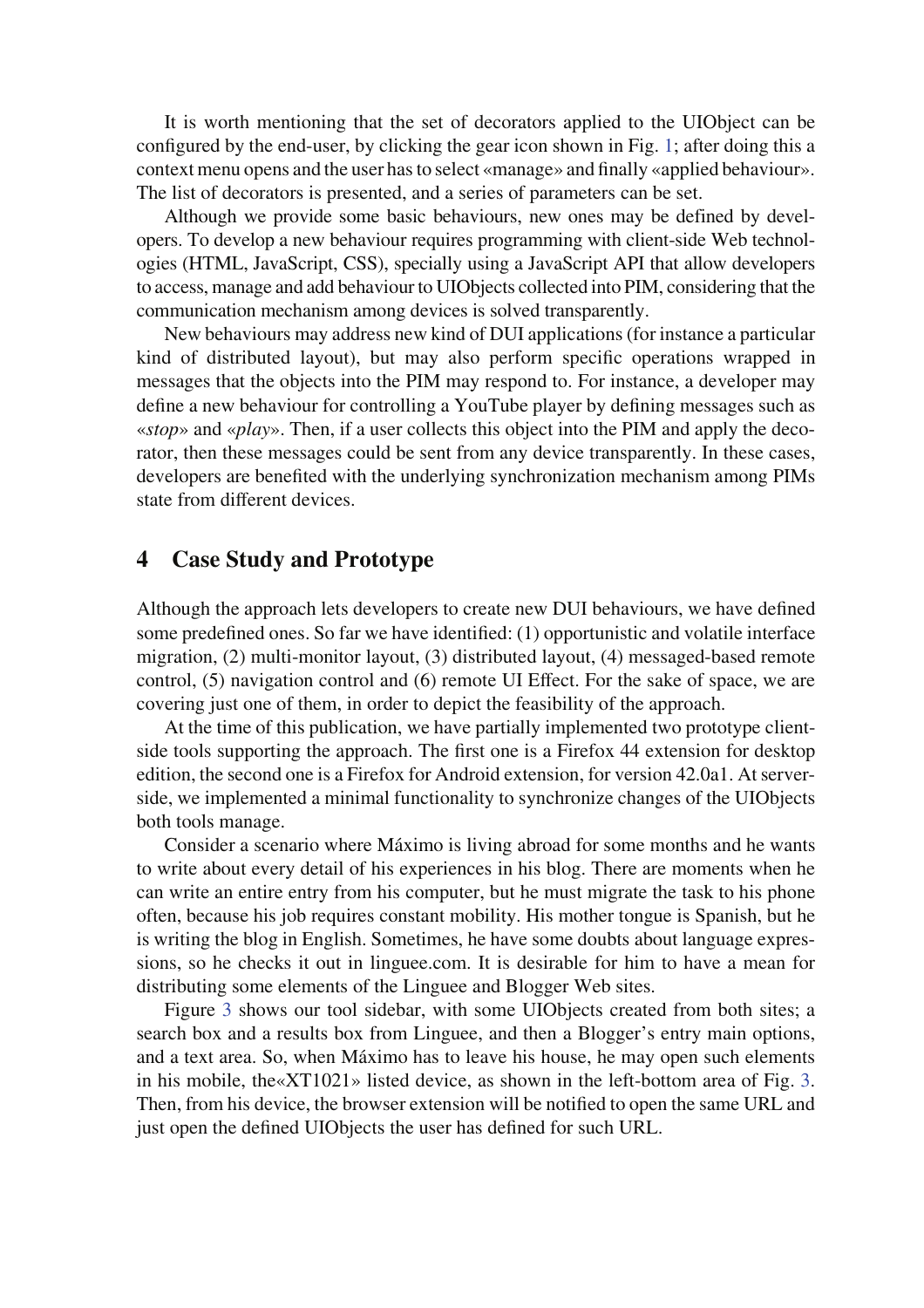

Fig. 3. Distributing UI components from a web application to mobile

While the user changes the document, such modifications are notified to our server module, who asks every registered listener to update the view of the proper element. As we can see, the site functionality is not altered by our adaptation: the blog is still functional (you can see the automatic saving being executed in the right screen of Fig. 3). The advantages of accessing the blog through our platform is that: (1) Blogger does not provide a mobile version, so the same interface elements are presented in small devices; (2) While Blogger offers the ability to save changes in the entry, it does not offer the ability to keep the content up-to-date from two or more devices, and without our plat‐ form, it is required for every device to refresh the Web page every time they want to see the changes from another device.

## **5 Conclusions and Future Works**

In this paper, we have presented an architecture for supporting the development of Web Browser Augmentation artefacts for the field of distributed user-interfaces. Browser augmentation oriented to DUI was also propose in previous works [7, 16]. We share the philosophy behind them, but we think that providing developers with an architecture that abstracts the more complicated technical issues underlying to DUI applications may help to create several kinds of new experiences by developing new DUI-based behaviours. Besides that, the same architecture contemplates a mechanism to allow end-users to instantiate those behaviours opportunistically in any Web site.

Currently, we are completing the implementation of the support system, which is partially operative. Once it is finished, we plan to carry on an evaluation with end-users in order to measure how useful and easy is for them to use our tools. We also plan to analyse new possible behaviours and study how this approach may raise new possibilities in the context of Web Augmentation, mash-ups and collaborative environments.

**Acknowledgments.** This work was supported by STIC AMSUD project WAMAW-OUR: Web Augmentation Methods for Adapting Web Sites for Supporting Opportunistic User Requirements